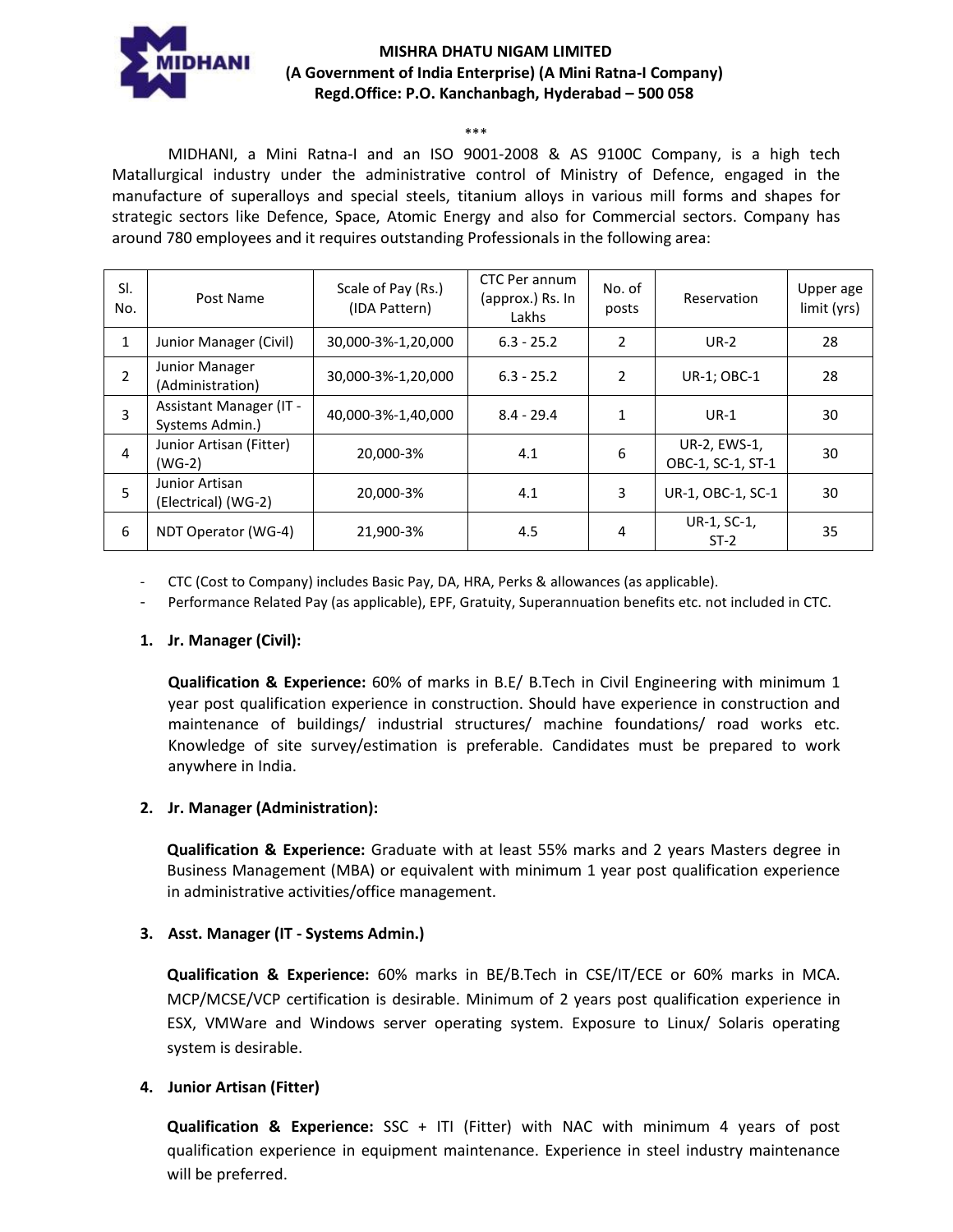# **5. Junior Artisan (Electrical)**

**Qualification & Experience:** SSC + ITI (Electrical) with NAC with minimum 4 years of post qualification experience in equipment maintenance. Experience in steel industry maintenance will be preferred.

# **6. NDT Operator:**

**Qualification & Experience:** Diploma (Metallurgy/ Mechanical) with valid NDT Level-II Certificate in Radiography Testing. Should have minimum of 2 years of post NDT qualification experience in radiography testing of castings, weld-pads and/or other components. Should have experience in handling X-Ray/ Gamma Ray equipments. Experience in digital radiography flat panel detector or CR system etc. is desirable. Should have a valid TLD badge number. BARC Level-II certificate is mandatory. Experience of handling materials for critical application such as defence, aerospace etc. is desirable. Candidates possessing valid NDT Level-II certificate in other methods such as UT, PT, MT will have an added advantage.

**Note**: Candidate must provide their past TLD batch dosage history (or) self declaration stating that no overexposure has been recorded for the candidate in their past organization. This has to be attached along with relevant experience documents at the time of filling the online application form. However, original records are to be produced at the time of Trade Test, failing which your candidature will not be considered.

### **General Conditions:**

- i. Only Indian nationals may apply.
- ii. Age, qualification & experience stipulated above should be as on **04.03.2020**
- iii. The upper age limit indicated above is for unreserved category. Age relaxation is applicable in accordance with the Government of India orders issued from time to time.
- iv. Management reserves the right to restrict / increase the number of posts & alter the eligibility criteria. Management reserves the right to devise its own selection criteria.
- **v. Last date for submission of online applications will be 18.03.2020.**
- vi. Candidates will be treated as debarred ab-initio at any stage of the recruitment process in case they do not fulfill essential eligibility criteria.
- vii. Incomplete applications in any respect will be summarily rejected.
- viii. MIDHANI reserves the right to cancel the advertisement and / or the selection process there under without assigning any reasons.
- ix. Decision of MIDHANI Management regarding selection will be final. Further, MIDHANI Management reserves the right to fill up or otherwise any or all the notified posts and also to fill up future vacancies if any from the valid panel of selected candidates as per the rules of the company.
- x. Appearance of the shortlisted candidates for the written test is provisional and it does not entitle them any claim for the post. They will be treated as debarred ab-initio at any stage of the recruitment process in case they do not fulfil essential eligibility criteria.
- xi. Outstation candidates called for test / interview will be reimbursed to & fro train fare as applicable.
- xii. The cutoff date for all requisite parameters is **04.03.2020.**
- xiii. Corrigendum if any related to this advertisement shall be given only on our website [www.midhani-india.in](http://www.midhani-india.in/)